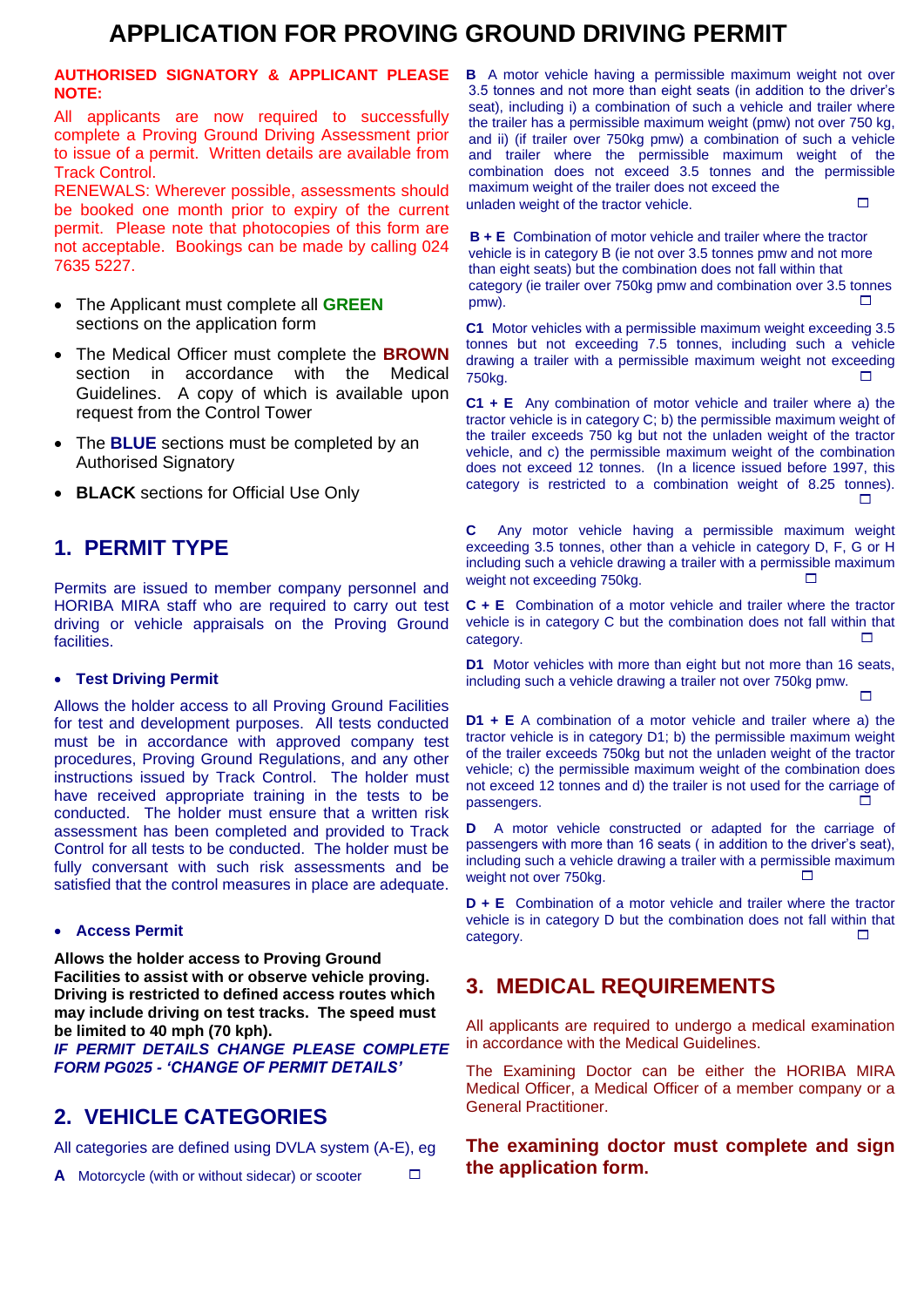

## **APPLICATION FOR PROVING GROUND DRIVING PERMIT**

### **YOUR DETAILS**

### **COMPANY DETAILS**

| Department <b>Example 2018</b> Contract Position (1) Position (1) Position (1) Position (1) Position (1) Position (1) Position (1) Position (1) Position (1) Position (1) Position (1) Position (1) Position (1) Position (1) Posit |
|-------------------------------------------------------------------------------------------------------------------------------------------------------------------------------------------------------------------------------------|
|                                                                                                                                                                                                                                     |

# **DVLA Licence Details**  DVLA Driving Licence Number **Engineer Manual** Vehicle categories (A-E) ……………………………………

| <b>Date of Any Conviction</b> | <b>Offence</b> | <b>Sentence or Fine</b><br>eg No of Points |
|-------------------------------|----------------|--------------------------------------------|
|                               |                |                                            |
|                               |                |                                            |
|                               |                |                                            |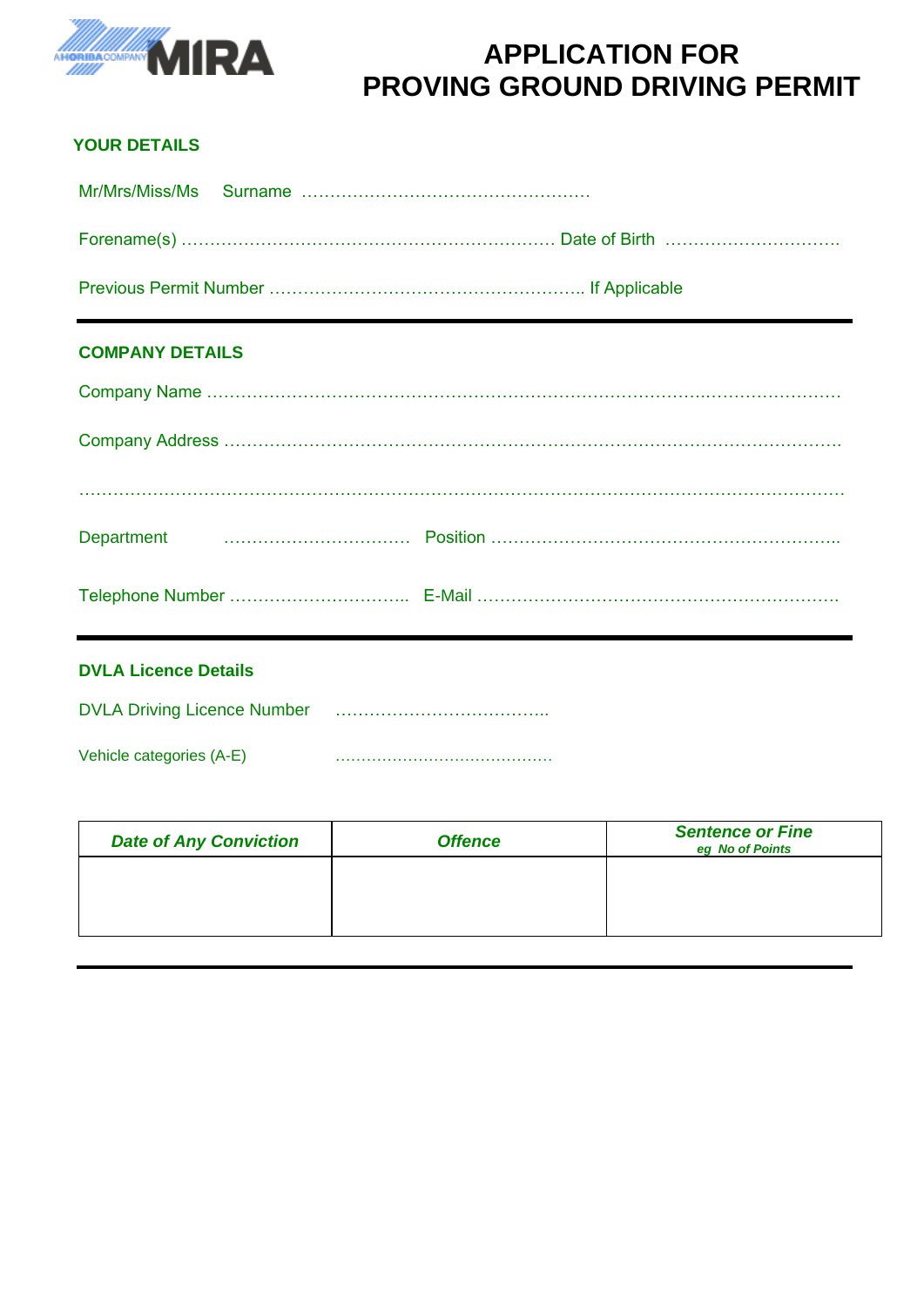## **INFORMATION IN SUPPORT OF PERMIT APPLICATION**

- 1. Technical Training
- 2. Health and Safety Training
- 3. Driver Training
- 4. Relevant Experience
- 5. Proving Ground Familiarity

| <b>MEDICAL</b>     | Date of Medical Theory Assembly Assembly                                                                   |
|--------------------|------------------------------------------------------------------------------------------------------------|
|                    |                                                                                                            |
|                    |                                                                                                            |
| (medical examiner) |                                                                                                            |
|                    | certify that the applicant complies with the relevant standard of medical fitness laid down by HORIBA MIRA |
|                    | APPROVED FOR STRUCTURAL DURABILITY YES NO                                                                  |
|                    |                                                                                                            |

# **FOR OFFICAL USE ONLY** Date of Issue……………………… Permit No………………………………. Assessment Completed *PASS/FAIL*  Signed ……………………………………………. *Track Controller* Comments ………………………………………………………………………………………………………………….. *Proving Ground Management*

**<LEAVE BLANK>**